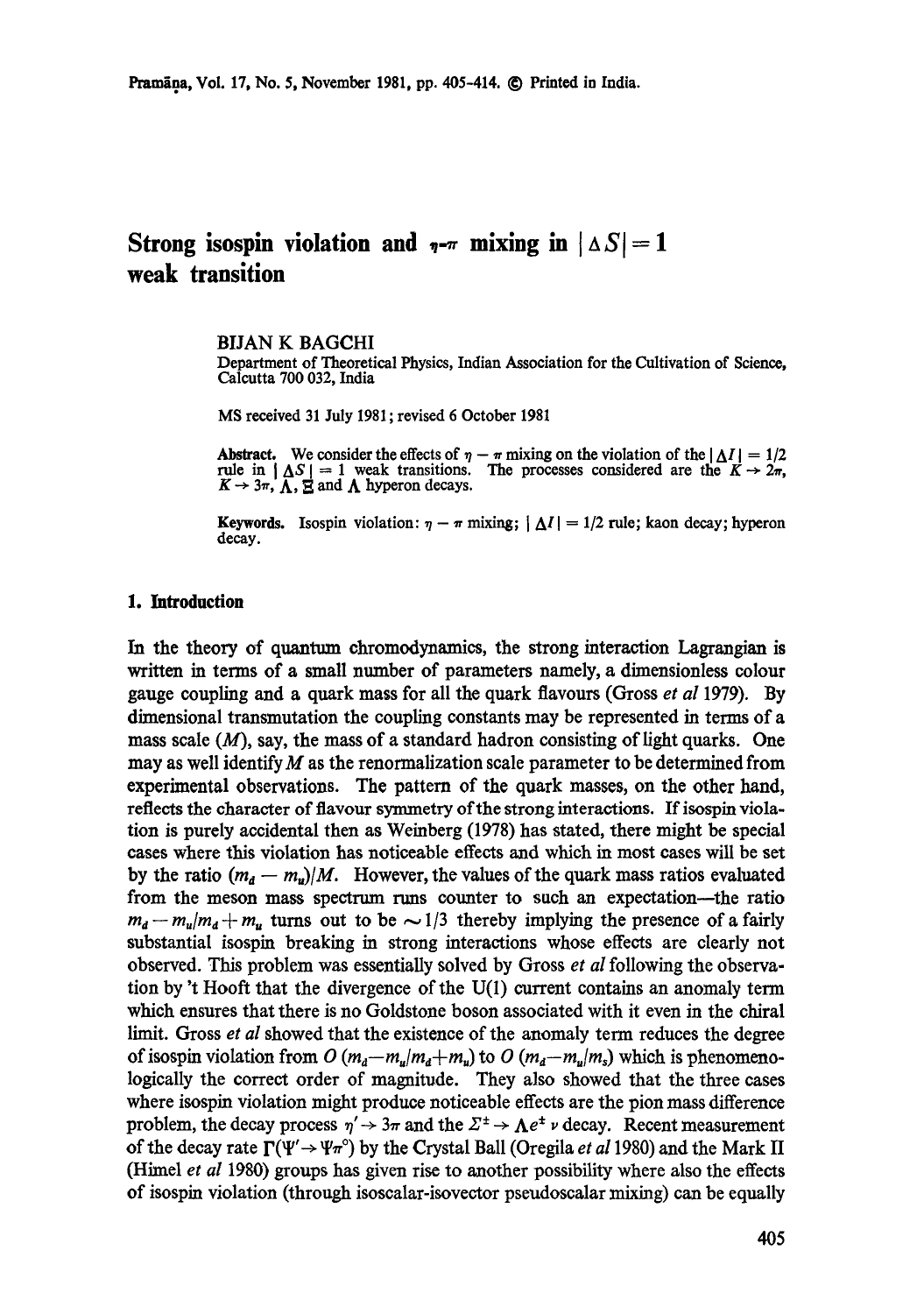important. In fact the measured experimental values for the branching ratio R given by\*

$$
R = \frac{\Gamma(\Psi' \to \Psi \pi^{\circ})}{\Gamma(\Psi' \to \Psi \eta)} = \left(\frac{k_{\pi}}{k_{\eta}}\right)^3 \theta^2, \tag{1}
$$

show that the  $\eta-\pi$  mixing parameter  $\theta$  needs to be as large as

$$
\theta = (4.5 \pm 0.6) \times 10^{-2}
$$
  
or  $(5.5 \pm 1) \times 10^{-2}$ , (2)

corresponding to  $R_{\text{exp}} = (4 \pm 1) \times 10^{-2}$  or  $(6 \pm 2) \times 10^{-2}$  respectively.

Lately, a number of papers have appeared which have attempted to explain this large branching ratio (Lamgacker 1980; Gerard *et al* 1980; Ioffe and Shifman 1980; Lahiri *et al* 1980; Lahiri and Bagchi 1981; for earlier works see Segre and Weyers 1976; Genz 1978). While some of them (Langacker 1980; Gerard *et al* 1980) extend the possibility of the mixing phenomenology to include the effects of  $\eta'$  too, the chief reason being that a combined study of baryon and meson mass splittings, the  $\eta \rightarrow 3\pi$ decay, and  $\rho - \omega$  mixing yield a value for  $\theta = 0.013 \pm 0.002$  (Langacker 1980) which is about a factor of 3 too small to explain the decay ratio  $R$ ; some (Ioffe and Shifman 1980; Lahiri et al 1980; Lahiri and Bagchi 1981) hold the view that  $\eta-\pi$  mixing is sufficient to explain R. In one of these papers the time ordered product of axial currents has been suitably evaluated to estimate the  $\eta - \pi$  mixing angle  $\theta$  (Lahiri and Bagchi 1981); in another, Weinberg's spectral function sum rule in the asymptotic limit has been made use of to evaluate  $\theta$  (Lahiri *et al* 1980). In both the approaches,  $\theta$  has turned out to be very large in comparison with the value just cited above.

That the effects of  $\eta - \pi$  mixing may be important and can have an appreciable effect on the violation of the  $\Delta I = 1/2$  rule in  $\Delta S = 1$  Kl<sub>3</sub> decays was pointed out long ago by Oneda *et al* (1970). It may be mentioned that in an asymptotic symmetry framework they had determined the values of the mixing angles between the  $\pi^{\circ}$ ,  $\eta$ and  $\eta'$  states. In particular, for the  $\eta-\pi$  mixing they had obtained two distinct values for  $\theta$ , one about  $2 \times 10^{-2}$  and the other approximately  $-6 \times 10^{-3}$ . They had also pointed out that if the former solution was correct, a sizeable violation of the  $\Delta I = 1/2$  rule was expected while if the  $\Delta I = 1/2$  rule was well satisfied, the second solution was preferred.

More recently, the effects of the  $\eta-\pi$  mixing in the violations of the  $\Delta I = 1/2$  rule in the  $\Delta S = 1$  weak decays in general were studied by Holstein (1979). The result of such a calculation was that the  $\eta - \pi$  mixing did produce a significant effect on the measured size of the intrinsic  $\Delta I = 3/2$  weak amplitudes. However, the value of  $\theta$  used to evaluate the  $\eta - \pi$  mixing effects was the canonical value obtained by Gross *et al* (1979) in the tadpole approximation *viz.* 

$$
\theta = \frac{\sqrt{3}}{4} \frac{m_d - m_u}{m_s} = (1 \pm 0.2) \times 10^{-2}.
$$
 (3)

<sup>\*</sup>If the  $\eta - \pi$  mixing alone is considered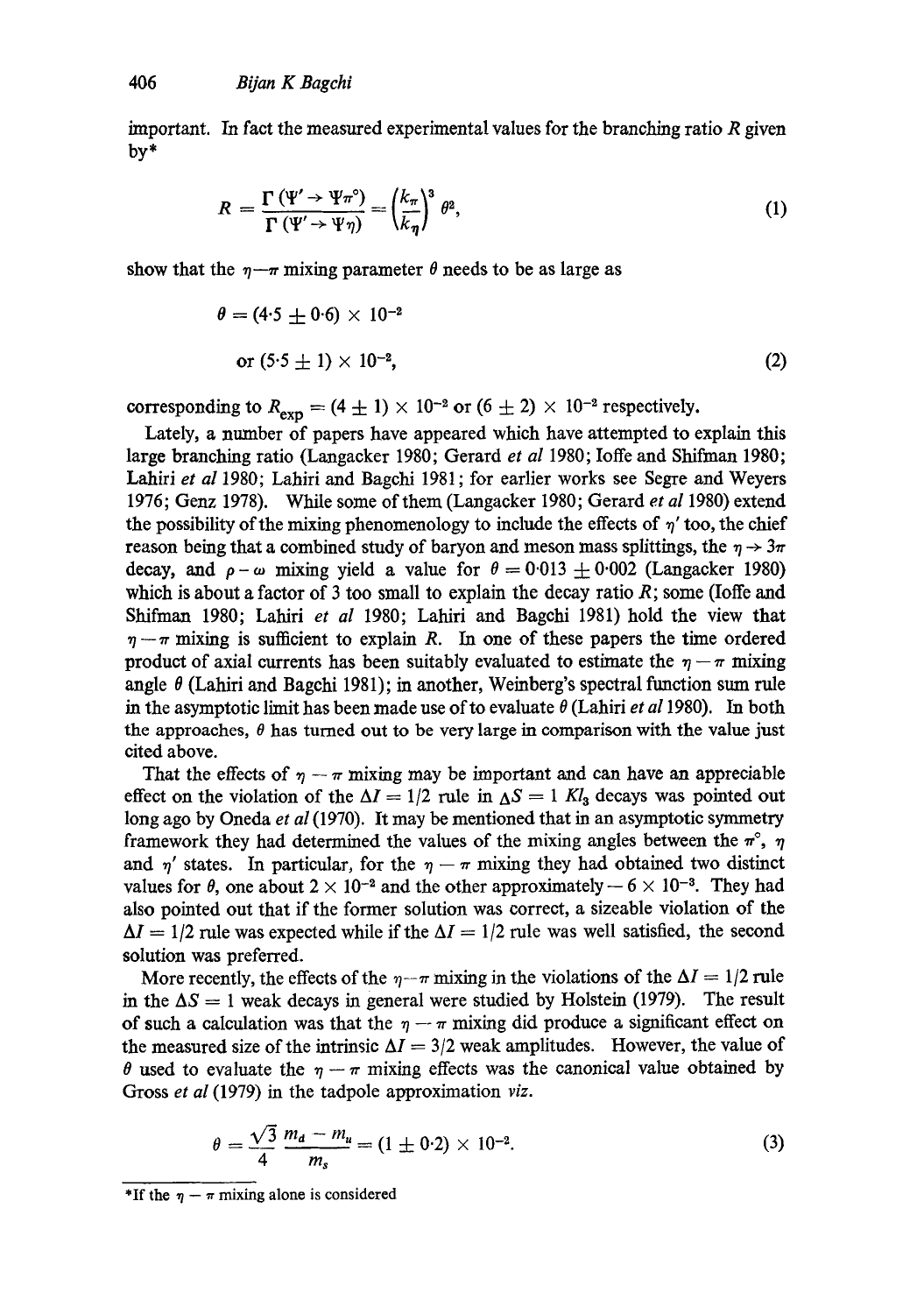As mentioned earlier, this value of  $\theta$  is much too small to explain the branching ratio  $R$  given by (1).

In this paper we inquire into the effects of the  $\eta - \pi$  mixing once again on the  $\Delta S = 1$  weak transitions in the light of the values of  $\theta$  obtained by us (Lahiri *et al* 1980; Lahiri and Bagchi 1981) and the value estimated by Oneda *et al* 0970) that differs in sign from the standard values. Our conclusions shall be presented as we go along.

#### **2. Violation of the**  $\Delta I = \frac{1}{2}$  **rule in strangeness changing decays**

## 2.1  $K \rightarrow 2\pi$  *decays*

Following Holstein (1979)\*, we consider first of all the non-leptonic weak decays  $K \rightarrow 2\pi$ . The various amplitudes can be expressed in terms of the  $\Delta I = 1/2$  and  $\Delta I = 3/2$  components as

$$
A(K^{\circ} \to \pi^3 \pi^3) = -\sqrt{\frac{1}{3}} f_1 + \frac{2}{\sqrt{15}} f_3,
$$
  

$$
A(K^{\circ} \to \pi^+ \pi^-) = \sqrt{\frac{1}{3}} f_1 + \frac{1}{\sqrt{15}} f_3,
$$
  

$$
A(K^+ \to \pi^+ \pi^3) = \sqrt{\frac{3}{10}} f_3,
$$
 (4)

where  $\pi^3$  corresponds to the triplet pseudoscalar state that mixes with the octet state to give the physical  $\pi^{\circ}$  and  $\eta$ 

$$
\pi^{\circ} = P^3 + \theta P^8,
$$
  
\n
$$
\eta = -\theta P^3 + P^8,
$$
\n(5)

 $\theta$  being the  $\eta - \pi$  mixing parameter. By defining  $y$  as

$$
y = \frac{\sqrt{2} A(K^+ \to \pi^+ \pi^-)}{2 A(K^{\circ} \to \pi^+ \pi^-) - A(K^{\circ} \to \pi^{\circ} \pi^{\circ})},
$$
  
= 0.032 ± 0.001 (exp.)

one can interpret it as a  $3\%$   $\Delta I = 1/2$  rule violating parameter

$$
\frac{1}{\sqrt{5}} \frac{f_3}{f_1} = 0.032. \tag{7}
$$

<sup>\*</sup>We follow the notations and equations of Holstein (1979).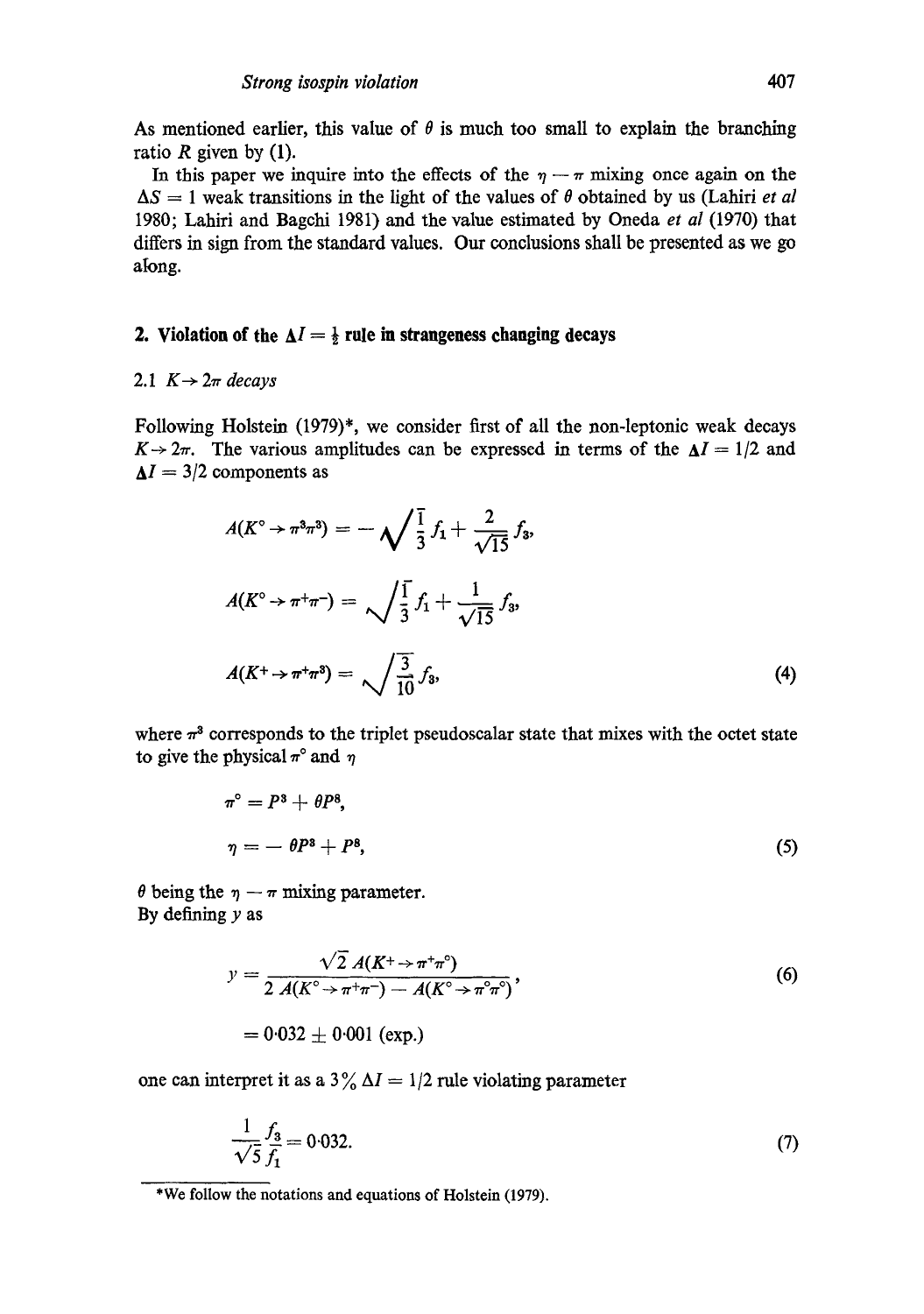If  $\eta - \pi$  mixing is included, y becomes

$$
y = \frac{1}{\sqrt{5}} \frac{f_3}{f_1} + \frac{2}{\sqrt{3}} \theta.
$$
 (8)

by using (4) and (5) and assuming  $\Delta I = 1/2$  dominance for  $A(K \rightarrow \pi \eta)$ . We now discuss the effects of various values of  $\theta$  on (8). For definiteness we consider for  $\theta$ the value  $\theta = 4 \times 10^{-2}$  obtained by us and which lies within the limits dictated by (1), the value  $\theta = -6 \times 10^{-3}$  obtained by Oneda *et al* and the canonical value given by (3).

#### *Case 1*

Taking the canonical value of  $\theta$  first *viz.*,

$$
\theta = 1 \times 10^{-2},
$$

we note that this value of  $\theta$  gives (Holstein 1979) (2 $\theta/\sqrt{3}$ )  $\approx 0.012$  which takes up about 40% of the experimental  $\Delta I = 1/2$  violating amplitude so that only 60% need be a result of intrinsic  $\Delta I = 3/2$  terms:

$$
\frac{1}{\sqrt{5}} f_3 / f_1 = 0.02
$$

*Case 2* 

$$
\theta=4\times10^{-2}.
$$

Such a large value of  $\theta$  gives  $(2\theta/\sqrt{3}) \approx 0.048$  which is bigger than the experimental value of y and indicates that the intrinsic  $\Delta I = 3/2$  terms may be present with the wrong sign

$$
\frac{1}{\sqrt{5}}\frac{f_3}{f_1}\approx -0.016.
$$

*Case 3* 

$$
\theta=-6\times10^{-3}.
$$

This gives  $2\theta/\sqrt{3} \approx -0.007$ . Thus the  $\eta - \pi$  mixing accounts for the experimental  $\Delta I = 1/2$  violating amplitude by about 25%. The  $\Delta I = 3/2$  effects are then given by

$$
\frac{1}{\sqrt{5}} \frac{f_3}{f_1} \approx 0.039.
$$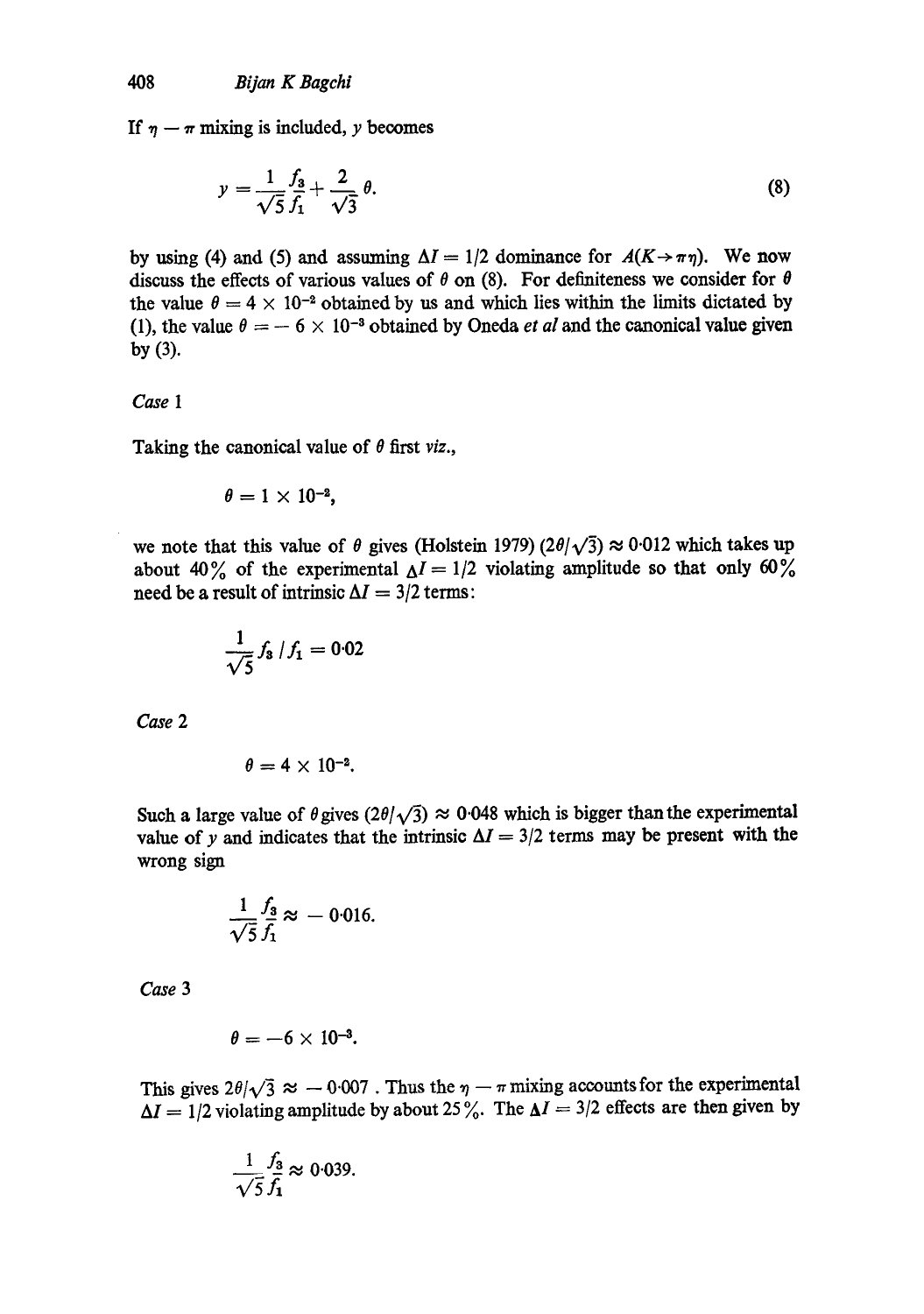#### 2.2  $K \rightarrow 3\pi$  *decays*

Following the standard parametrisation, the  $K \rightarrow 3\pi$  decays can be written as

$$
A(K \rightarrow \pi^a \pi^a \pi^b) = A_0 \left[ 1 - \lambda \frac{2m_K}{m_{\pi}^2} \left( E_b - \frac{m_K}{3} \right) \right],
$$
 (9)

where the mean decay amplitude is given by  $A_0$  and  $\lambda$  is the slope parameter. The  $\Delta I = 1/2$  rule violating parameter can be introduced as (Holstein 1979)

$$
v_1 = \frac{1}{4} \left( \frac{A_0^{++}}{A_0^{+-}0} \right)^2 - 1 = 0.216 \pm 0.020,
$$
  

$$
v_2 = -\frac{1}{2} \frac{\lambda^{+-0}}{\lambda^{++}} - 1 = 0.308 \pm 0.051.
$$
 (10)

In the limit when the  $\eta - \pi$  mixing is neglected, standard current algebra calculations yield (Bricman et al 1978)

$$
v_1 = 6y \approx 0.19,
$$
  

$$
v_2 = \frac{27}{2}y \approx 0.43;
$$
 (11)

however if the  $\eta - \pi$  mixing is invoked, it can be shown that

$$
v_1 = 6y + 2\sqrt{3} \theta,
$$
  

$$
v_2 = \frac{27}{2}y - 6\sqrt{3} \theta.
$$
 (12)

*Case 1* 

$$
\theta = 1 \times 10^{-2}.
$$

Holstein (1980) has shown that for this value of  $\theta$ ,  $v_1$  and  $v_2$  become

$$
v_1 \approx 0.228,
$$
  

$$
v_2 \approx 0.32,
$$

in reasonable agreement with (10).

*Case 2* 

$$
\theta=4\times10^{-2}.
$$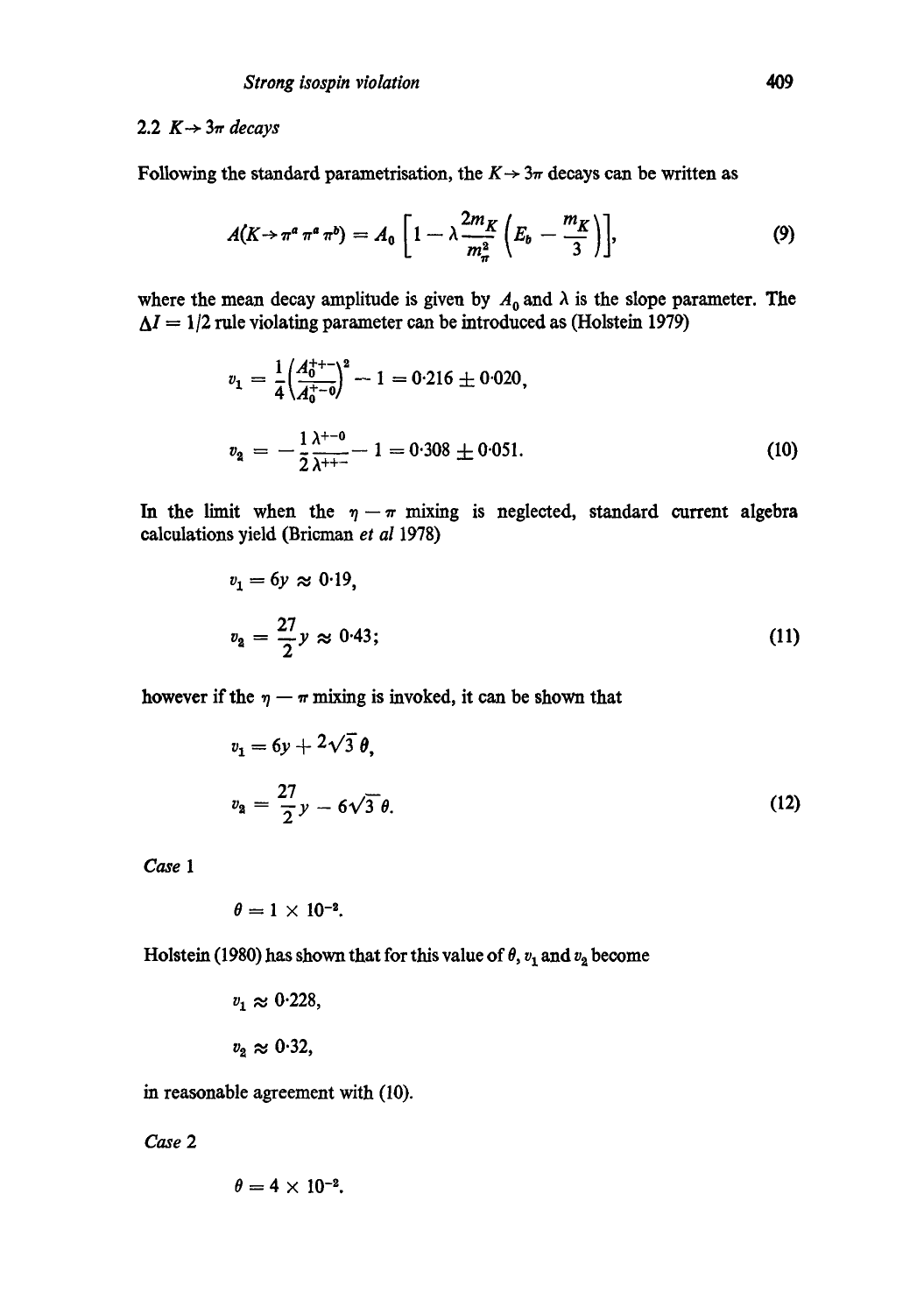In this case,  $v_1$  and  $v_2$  turn out to be

$$
v_1 = 0.192 + 0.138 = 0.33,
$$
  

$$
v_2 = 0.432 - 0.416 = 0.016.
$$

Clearly, the present experimental values on  $v_1$  and  $v_2$  [see (10)] rule out such a large value of  $\theta$ . It may be noted that in this case the effects of  $\eta - \pi$  mixing on  $v_1$  and  $v_2$ are of the same order as the ones obtained in (11) by neglecting  $\eta - \pi$  mixing.

*Case 3* 

$$
\theta = -6 \times 10^{-3}.
$$

This value of  $\theta$  leads to

$$
v_1 = 0.192 - 0.021 = 0.171,
$$
  

$$
v_2 = 0.432 + 0.062 = 0.496,
$$

which also disagree with their respective experimental values.

## 2.3 *A-hyperon decays*

Here the  $\Delta I = 1/2$  rule violations can be read off from the following ratio

$$
R_{\Lambda} = \frac{A(\Lambda^0 \rightarrow p \pi^+) + \sqrt{2} A(\Lambda^0 \rightarrow n \pi^0)}{\sqrt{2} A(\Lambda^0 \rightarrow p \pi^-) - A(\Lambda^0 \rightarrow n \pi^0)} = \sqrt{\frac{2}{3}} \left(\theta - 2 \rho \frac{D - F}{D + 3 F}\right) + z,
$$
\n(13)

which has been obtained by taking into account the effects of  $\Lambda^0 - \Sigma^0$  mixing as (Gross *et al* 1979)

$$
\Lambda^0 = B^8 + \rho B^3,
$$
  

$$
\Sigma^0 = -\rho B^8 + B^3,
$$

with  $\rho \approx 0.0096$ . In (13), D and F are the octet  $\langle B' | H_{\omega} | B \rangle$  coupling constants and  $z = \sqrt{2} \sigma_3/(D + 3 F)$ ,  $\sigma_3$  being the bonafide  $\Delta I = 3/2$  amplitude contribution. It may be noted that

$$
R_{\Lambda}^{\exp} = -0.027 \pm 0.008. \tag{14}
$$

Taking the approximation  $F \approx -2D$ , we now consider the following cases

*Case 1* 

$$
\theta = 1 \times 10^{-2}.
$$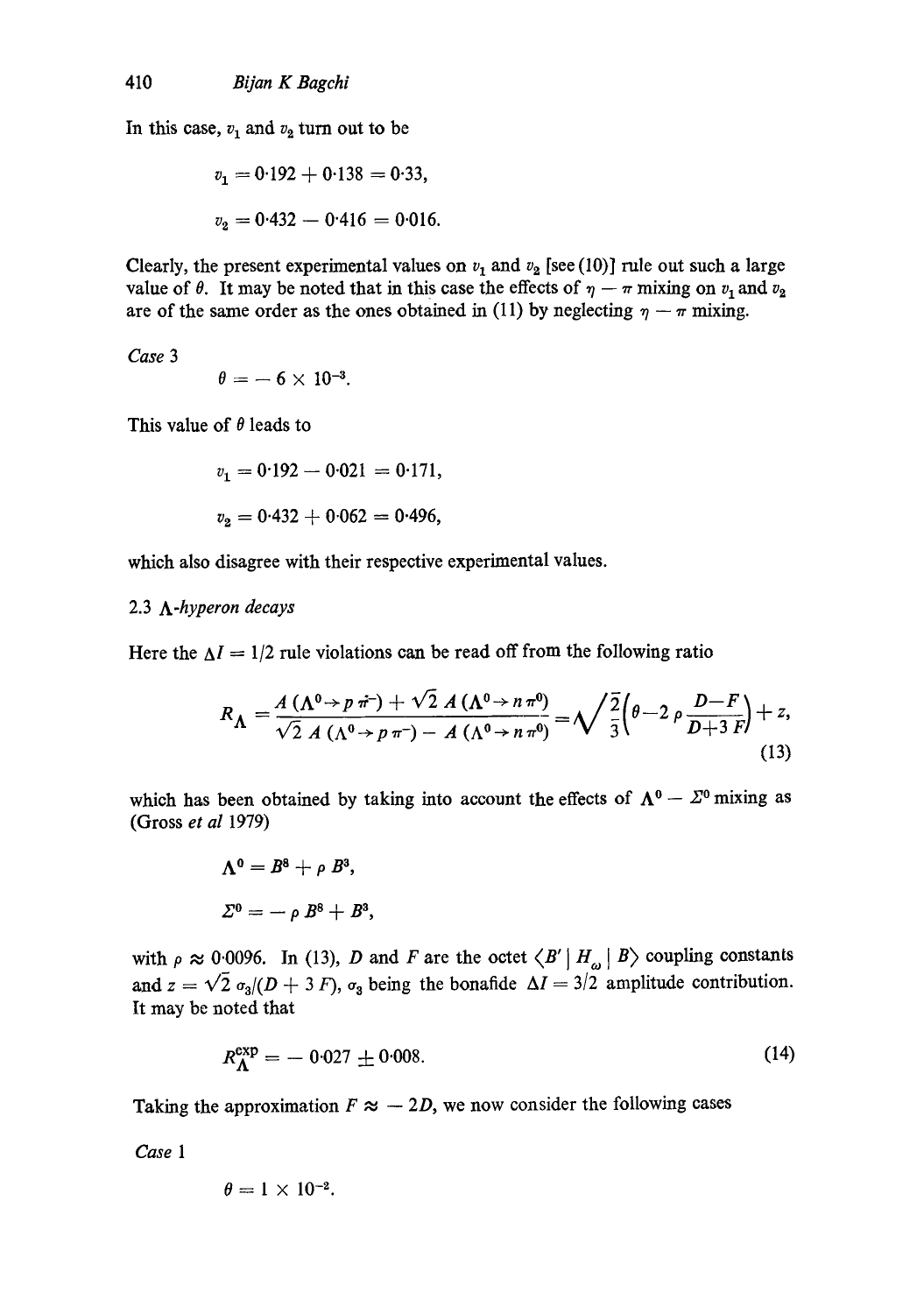$R_A$  turns out to be (Holstein 1979)  $R_A \approx 0.018 + z$  which shows that the  $\eta - \pi$ mixing effects are working opposite in sign to the experimental  $\Delta I = 1/2$  violating effects. Thus the intrinsic  $\Delta I = 3/2$  amplitude contribution is now larger *i.e.*  $z \approx -0.043$  than what was expected by neglecting the  $\eta - \pi$  mixing effects *viz*.  $z = -0.027$ .

*Case 2* 

$$
\theta=4\times 10^{-2}.
$$

This gives  $R_A \approx 0.042 + z$  which implies that the intrinsic  $\Delta I = 3/2$  amplitude contribution ought to be still bigger *viz.*  $z \approx -0.07$  than what was obtained in the previous case.

*Case 3* 

$$
\theta=-6\times10^{-3}.
$$

This case is quite different from the previous two since here one gets

$$
R_{\rm A}=0.0045+z,
$$

indicating that the intrinsic  $\Delta I = 3/2$  amplitude contribution is *not* much different from naive expectations.

## 2.4 .~. *hyperon decay*

The  $\Delta I = 1/2$  rule violating ratio is given by

$$
R_{\mathbf{g}} = \frac{A(\mathbf{g}^{\text{-}} \to \Lambda \pi^{\text{-}}) + \sqrt{2} A(\mathbf{g}^{\text{o}} \to \Lambda \pi^{\text{o}})}{\sqrt{2} A(\mathbf{g}^{\text{-}} \to \Lambda \pi^{\text{-}}) - A(\mathbf{g}^{\text{o}} \to \Lambda \pi^{\text{o}})}
$$
  
=  $\sqrt{\frac{2}{3}} \left( \theta - 2\rho \frac{D + F}{D - 3F} \right) + z',$  (15)

where  $z' = \frac{z - 3}{D - 3F}$ Experimentally,  $R_{\pi}$  is

$$
R_{\overline{E}}^{\text{exp}} = -0.030 \pm 0.011. \tag{16}
$$

*Case 1* 

$$
\theta = 1 \times 10^{-2}.
$$

By substituting this value of  $\theta$  in (15) one has

$$
R_{\overline{g}}=0.11+z'.
$$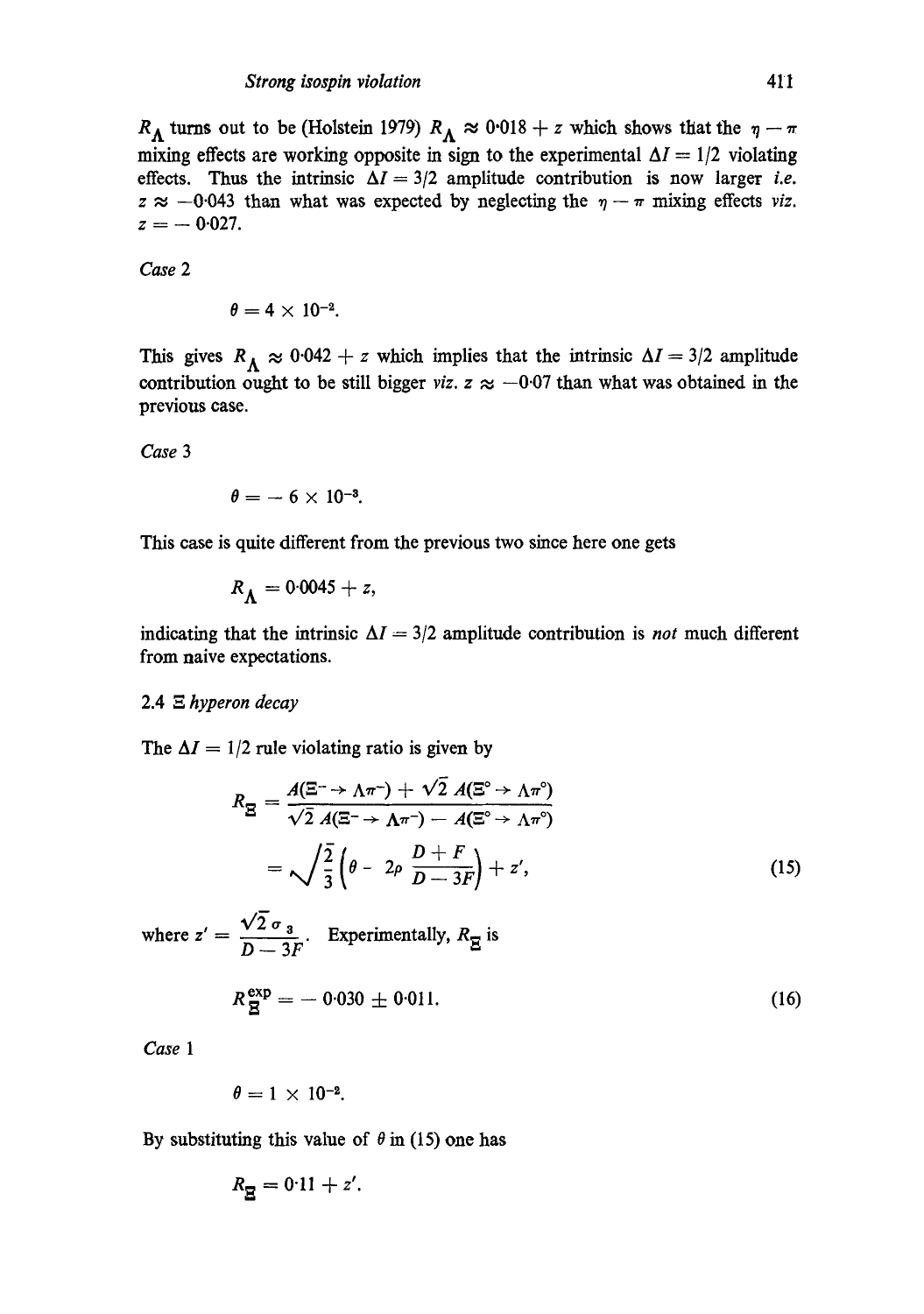As with the  $\Lambda$  hyperon decay, here too, the  $\eta - \pi$  mixing effects are present with an opposite sign from the experimental value. The value of  $z'$  now is  $z' = -0.41$ which is larger than what was obtained by neglecting the  $\eta - \pi$  mixing:  $z' = -0.030$ .

*Case 2* 

$$
\theta=4\times 10^{-2}.
$$

This value leads to

$$
R_{\overline{R}}=0.035+z^{\prime},
$$

indicating that the bonafide  $\Delta I = 3/2$  contribution needs to be  $z' = -0.065$ .

*Case 3* 

$$
\theta=-6\times10^{-3}.
$$

In this case the contribution of the  $\eta - \pi$  mixing effects has a sign similar to the value of  $R^{\text{exp}}_{\text{S}}$ :

$$
R_{\overline{g}}=-0.003+z'.
$$

Moreover, the magnitude of the  $\eta - \pi$  mixing effects is about an order of magnitude smaller than  $R_{\overline{S}}^{\exp}$  which is in keeping with the usual expectations. z' in this case is given by  $z' = -0.033$ .

2.5  $\Sigma$  – hyperon decays

Here  $R_{\Sigma}$  is given by

$$
R_{\Sigma} = \frac{A\left(\Sigma^{+} \to n\pi^{+}\right) - A(\Sigma^{-} \to n\pi^{-}) + \sqrt{2} A(\Sigma^{+} \to p\pi^{0})}{A(\Sigma^{-} \to n\pi^{-})}
$$
  

$$
\approx -\sqrt{3} \sin\theta + z'', \qquad (17)
$$

where

$$
z'' = -\frac{3\sqrt{3}}{4\sqrt{2}} \frac{\sigma_3''}{D - F} \text{ and } R_{\varSigma}^{\exp} = 0.12 \pm 0.05. \tag{18}
$$

*Case 1* 

$$
\theta = 1 \times 10^{-2}.
$$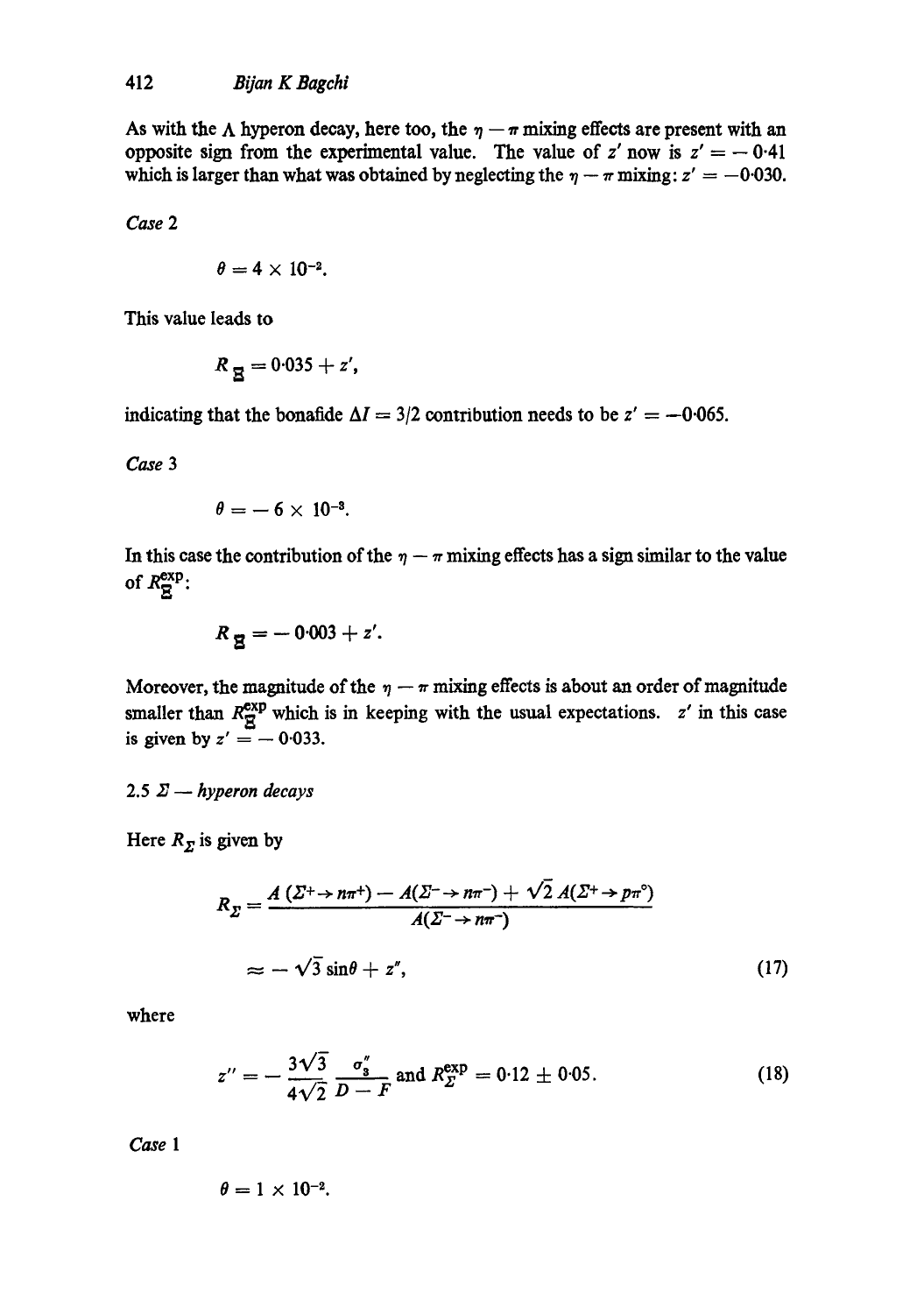One obtains here (Holstein 1979)

$$
R_{\Sigma}=-0.018+z^{\prime\prime},
$$

which, like  $R_A$  and  $R_{\overline{B}}$ , differs in sign with  $R_{\Sigma}^{exp}$ . Here z<sup>*r*</sup> needs to be z<sup>*r*</sup>  $\approx 0.14$  in comparison with the naive value  $z'' \approx 0.12$ .

*Case 2* 

$$
\theta=4\times10^{-2}.
$$

 $R_{\Sigma}$  turns out to be

$$
R_{\Sigma}=-0.072+z''
$$

which implies that  $z'' \approx 0.19$ , slightly larger than what has been obtained in case 1.

*Case 3* 

$$
\theta = -6 \times 10^{-3}.
$$

Here one gets

$$
R_{\Sigma}=+\,0.012+z''\,,
$$

which shows that the magnitude (but differing in sign) of the  $\eta - \pi$  mixing effects is exactly equal to the value of  $R^{\text{exp}}_{\Sigma}$  thus ruling out the possibility of any bonafide  $\Delta I = 3/2$  amplitude contribution.

#### 3. Summary

To summarize, we have studied in this paper the effects of the  $\eta - \pi$  mixing on the violation of the  $\Delta I = 1/2$  rule in  $\Delta S = 1$  weak transitions. For the  $\eta - \pi$  mixing angle  $\theta$  we have considered (i) the value  $\theta = 4 \times 10^{-2}$  obtained by us in earlier papers and which lies within the limits dictated by the experimental value of  $\Gamma(\Psi' \to \Psi \pi^{\circ}) / \Gamma(\Psi' \to \Psi \eta)$  ratio, (ii) the value  $\theta = -6 \times 10^{-3}$  obtained by Oneda *et al* that differs in sign from the standard values and (iii) the canonical value  $\theta = 1 \times 10^{-2}$  obtained by Gross *et al.* For the weak processes we have considered the  $K \rightarrow 2\pi$ , the  $K \rightarrow 3\pi$ ,  $\Lambda$ ,  $\Sigma$  and  $\Sigma$  hyperon decays. We have found that for the values  $\theta = 4 \times 10^{-2}$  and  $\theta = 1 \times 10^{-2}$ , the  $\eta - \pi$  mixing effect on the violation of the  $\Delta I = 1/2$  rule is non-negligibly large although the  $K \rightarrow 3\pi$  decays do seem to rule out the value  $\theta = 4 \times 10^{-2}$ . It may be noted that these decays favour the smaller value of  $\theta$  viz.  $\theta = 1 \times 10^{-2}$ . For the negative value of  $\theta$  (= -6 × 10<sup>-3</sup>) we have found that for the  $\Lambda$  and  $\Xi$  hyperon decays such a value is favoured since in these processes the intrinsic  $\Delta I = 3/2$  amplitude contributions are not much different from what one expects naively. However, the  $K \rightarrow 3\pi$  decays disfavour the